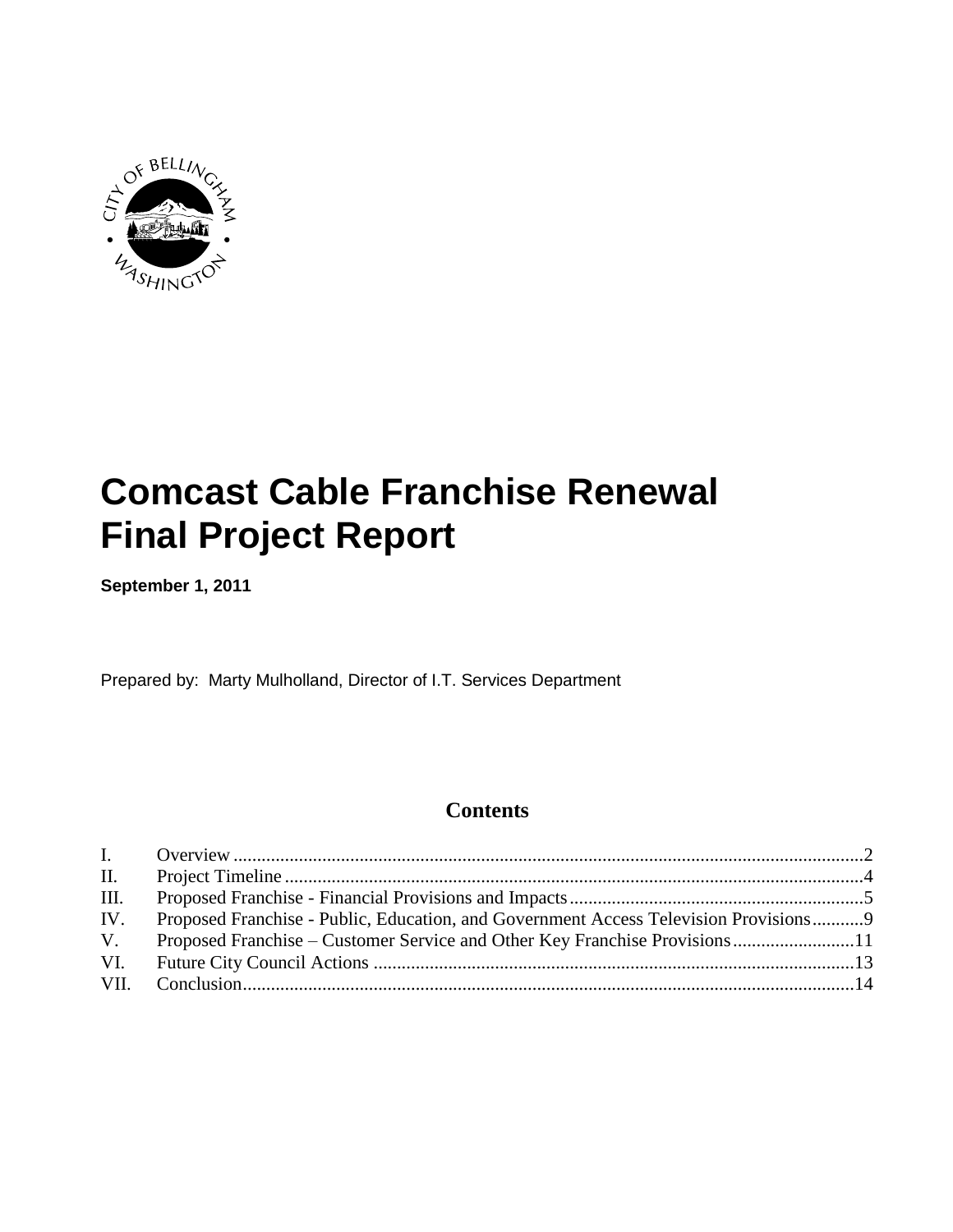# <span id="page-1-0"></span>**I. Overview**

City staff have completed negotiations with Comcast and now have a proposed cable franchise agreement for Bellingham City Council and community review and approval. Comcast currently provides cable service to approximately 26,500 subscribers within the City of Bellingham. The complete proposed agreement and project background documents are available at [www.cob.org/comcast.](http://www.cob.org/comcast)

The proposed 10-year agreement will replace the current 15-year agreement that was finalized in 1996.

The new agreement meets many of the policy goals and direction given by the City Council, and also maintains or adjusts services consistent with requests from key stakeholders and the general public. Not all goals were met, particularly related to Comcast telephone systems and billing statements, however, other administrative improvements were made, a limited discount program was maintained, and a program providing cable services to schools and some municipal buildings was maintained. Opportunities for public, educational and government access television were increased. The overall agreement was reorganized and now includes a table of contents and appropriate reference exhibits. Key provisions of interest to subscribers were included in appendices. Enforcement procedures were updated. Checklists of notices and reporting requirements were added to facilitate administrative requirements for both the City and Comcast.

As has been discussed in the past, the City is not able to impose rate regulation, which was a top interest item expressed from the general public. Rates for cable services are largely deregulated by federal law. Cable operators also have First Amendment protections so the City has very limited authority to regulate the type of cable channels carried or the content of cable television programming Comcast makes available in Bellingham, and this too was an interest item expressed from the general public. Negotiations were therefore limited to other aspects of Comcast's cable services in Bellingham including fees, conditions of service, reporting and payment responsibilities, continuation of special programs, options to add public education and government access channels, etc.

The remainder of this report section provides a project summary, and the remainder of this report provide more detailed information about the proposed franchise agreement.

## **2010 Project Efforts: Physical Plant Inspection**

In 2010 two key project efforts were conducted. The Kramer.Firm was hired to inspect the Comcast cable plant located in City of Bellingham City limits, to determine compliance with electrical safety codes. An inspection of this type had not been conducted in Bellingham in the past. That inspection was conducted in May 2010, and a report was received and posted to the City's web site in August 2010.

Findings were generally positive. Kramer.Firm described the cable system was in Above Average condition related to compliance with National Electrical Code and National Electrical Safety Code standards. A number of specific installation concerns were enumerated.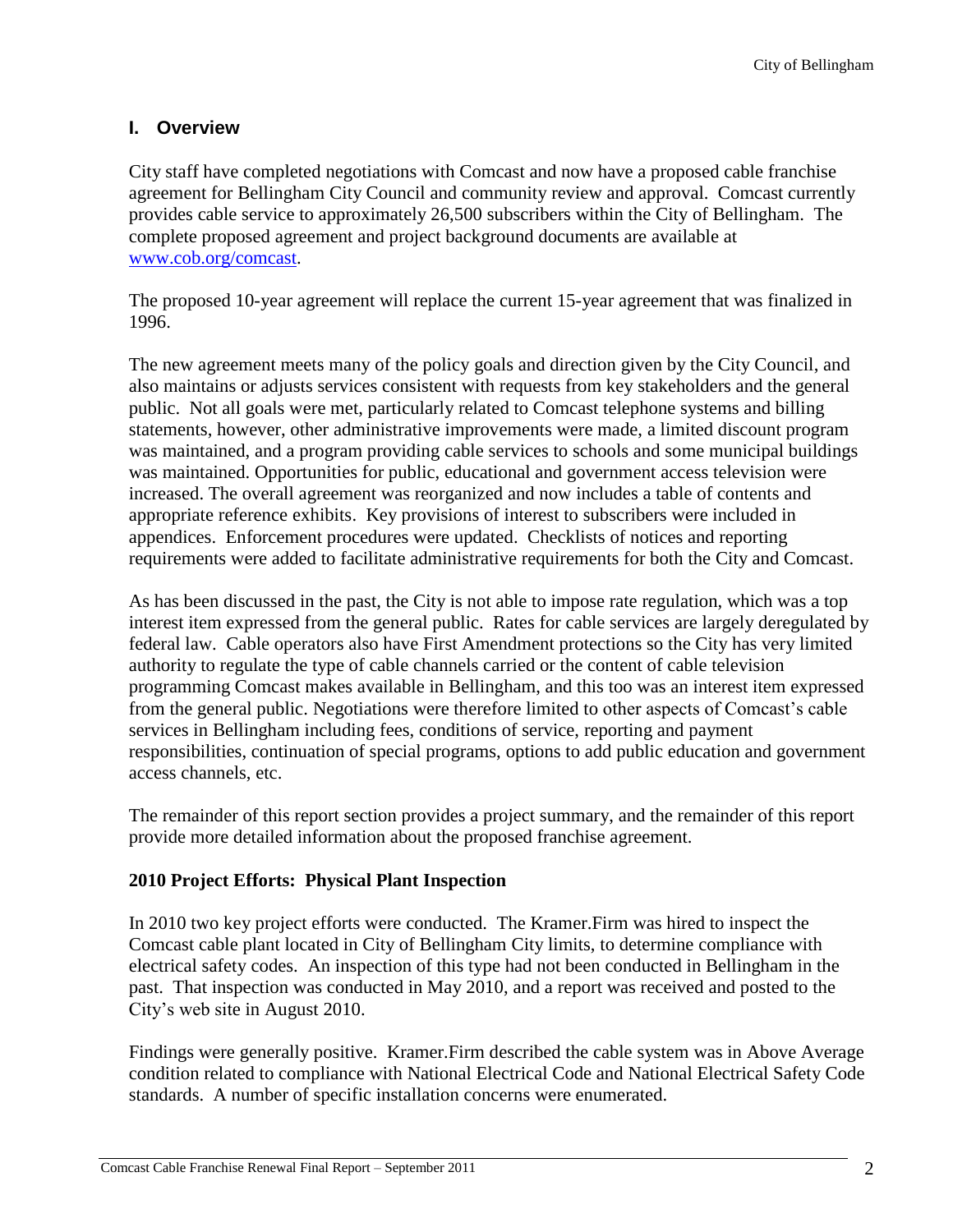Staff met with Comcast representatives to review and discuss a proposed corrective action plan in September 2010. Many items identified had already been corrected, and Comcast described a plan to address or schedule the majority of the remaining issues. Comcast also described the interaction between utilities needed to achieve some of the repairs.

#### **2010 Project Efforts: Desk audit of franchise fees**

Also in 2010 Moss & Barnett conducted a desk audit of Comcast franchise fees. The objective of the audit was to determine whether franchise fees being paid to the City were consistent with franchise requirements. A more comprehensive audit had been done in 2002. The main purpose of this audit was to review franchise fee revenues and payments made to the City in years 2008 and 2009.

Audit findings were generally positive in that revenue was consistent with franchise requirements and most financial trends analyzed were consistent with industry trends and expectations. Some guidance was provided for the City regarding future monitoring of revenue trends.

The City and Moss & Barnett worked with Comcast to pursue records related to a one-time payment of \$22,841.39 that had been provided to the City in August 2010. Upon further investigation, it turned out that this was a delayed payment for an area that was annexed by the City, and per the franchise agreement, Comcast owed the City interest on that payment. Comcast paid the City an additional \$2,733.11 in interest payments for franchise fees and utility tax.

The audit report was accepted by the City in December 2010 and provided recommendations that staff incorporated into the franchise related to record-keeping and payments following an annexation.

#### **2010 Public Needs Assessment**

Feedback from the general public and key stakeholders was gathered and analyzed beginning in May 2010.

In May 2010 the City conducted outreach including a web survey, hosting of public meetings, and meetings with key stakeholder groups. Local media coverage was strong, which may have contributed to the significant amount of community input received. That input, along with analysis by staff of challenges in administering the current franchise, and analysis of other franchise agreements, served as input for a franchise renewal community needs report which was published in August 2010. The report is available in its entirety at [www.cob.org/comcast.](http://www.cob.org/comcast)

Needs and recommendations from the community report served to inform the City Council and negotiating team in identifying goals for the new franchise.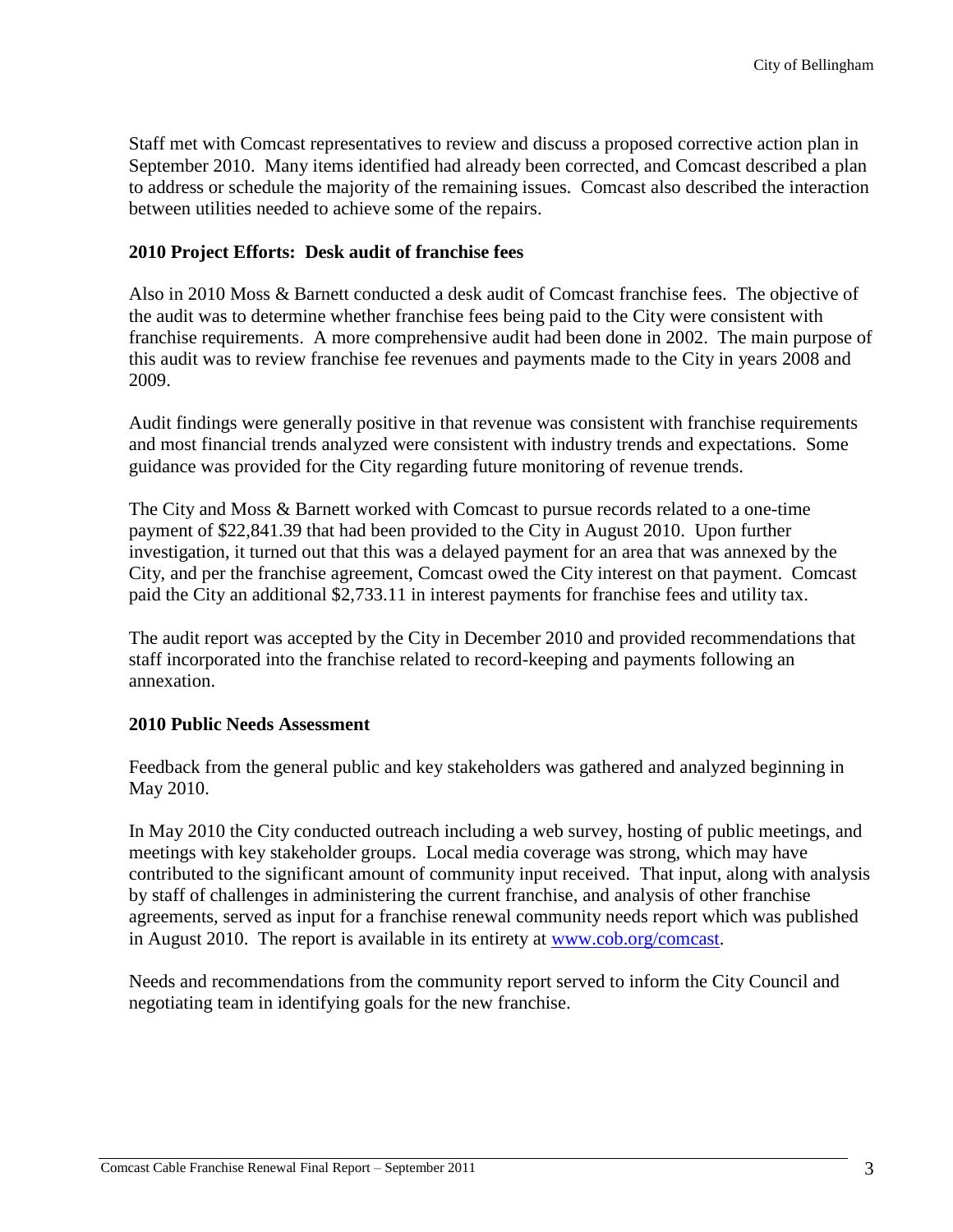#### **Franchise Renewal**

The process of negotiating was a lengthy effort that took nearly one year. The existing franchise agreement expired in February of this year but was informally extended as negotiations with Comcast continued. City negotiation team members invested significant negotiations time in preserving elements of the current franchise agreement.

During the negotiations over 20 versions of the franchise document were created, and in some cases elements that were agreed to by both parties had to be re-reviewed and adjusted. Both the City and Comcast had multiple internal parties to work with to gain approval on some elements of the agreement, and gaining these approvals caused the majority of the delays. Most recently (and in consultation with City leaders), City staff chose to delay moving the agreement forward in an effort to improve or alter specific provisions that were altered in a final review process by Comcast.

#### **Project Expenses**

The City retained the law firm of Moss & Barnett as the principle consulting firm for this project. Project consultant costs through July 2011 were at \$92,255, and include expenses associated with legal and negotiations assistance, the franchise fee desk audit, and the physical plant inspection. Note that these expenses can be billed back to and recovered from Comcast, and thus far over \$73,000 in project expenses have been recovered from Comcast.

#### **Next Steps for Franchise Renewal**

Next steps to complete the Comcast franchise renewal include legal notifications via the local newspaper of record, a public presentation at a City Council meeting, a public hearing, and then consideration by City Council. These project phases are scheduled to take place during September and October 2011..

The remaining sections of this report provide an overall project timeline review, and describe key elements of the proposed franchise.

## <span id="page-3-0"></span>**II. Project Timeline**

Research for the Comcast cable renewal project began in late 2009, with funding appropriated in 2010. There were several components to this project completed in 2010, but actual negotiations began in September 2010 and took almost a full year to complete. Key dates for the project are shown grouped by various project activities.

Consultant Activity and Reports:

- January 2010 City issued Request for Proposals for franchise consulting assistance
- April 2010 Entered into contract with Moss & Barnett, represented by Mr. Brian Grogan, for franchise consulting assistance. Chose Kramer.Firm Inc. to conduct physical plant inspection.
- May 2010 City receives Physical Plant Inspection report from Kramer. Firm. Report finds Comcast infrastructure to be in above average condition.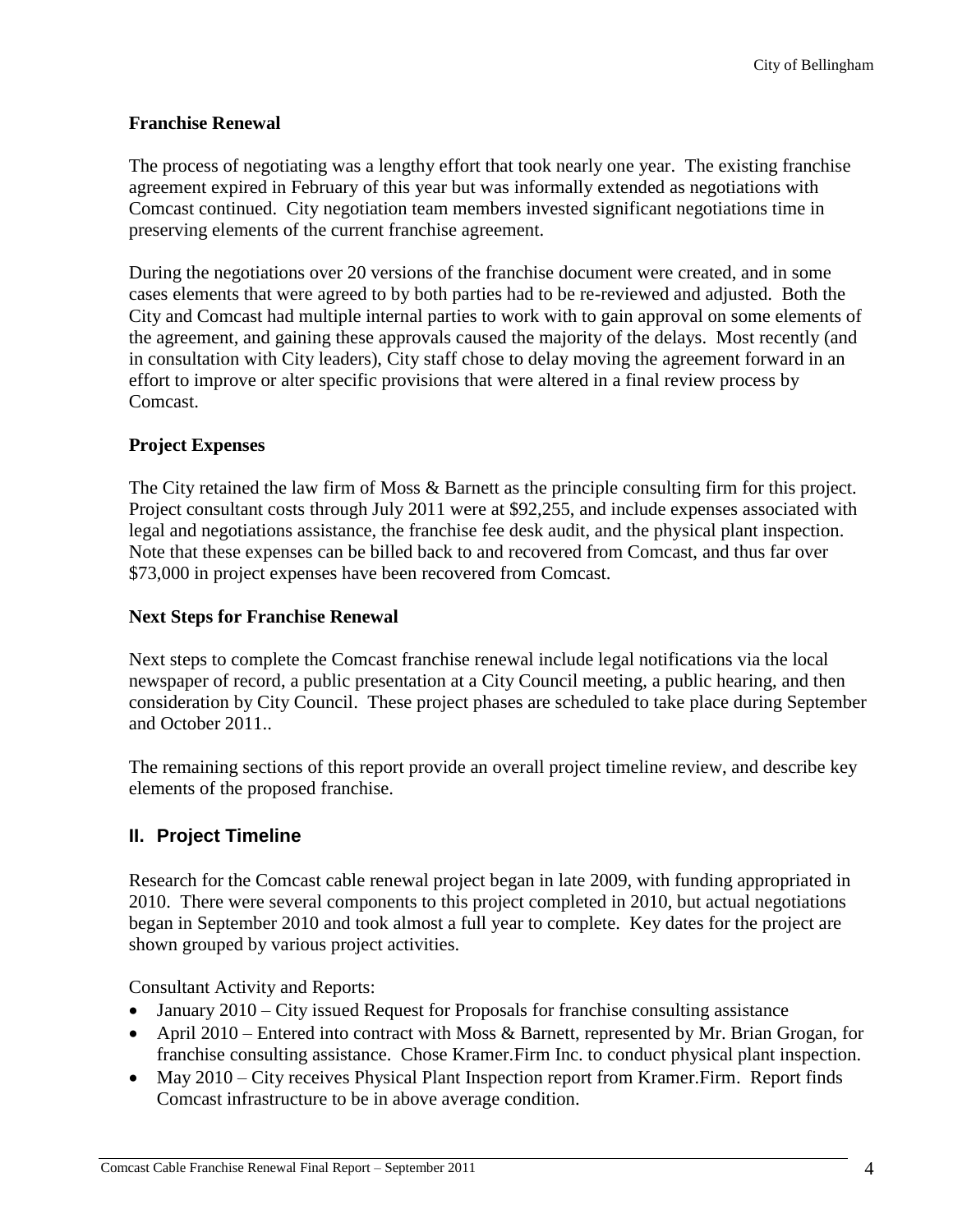- May 2010 Moss & Barnett initiated desk audit review of Comcast Franchise Fees
- December 2010 City receives Moss & Barnett desk audit report of Comcast Franchise Fees

#### Public Input

- May 2010 Public project briefing for City Council
- May 2010 Public outreach and communications Community input meetings held, webbased survey released, held meetings with stakeholder groups to gather specific input
- August 2010 City publishes Needs Assessment Report This lengthy report (176 pages in length) provided pages long, provides analysis of public input and identifies changes to be made to franchise in consideration of public, stakeholder, and staff input.
- August 2010 City staff present public report to City Council and provide report online on City Web site

Negotiations and key follow-up meetings

- May 2010-present Began meeting with and/or communicating with Council Liaisons Stan Snapp and Michael Lilliquist to provide briefings and receive project input and guidance. Also received negotiations direction from City Council as needed.
- July 2010 Began drafting franchise agreement based on public input and Council direction
- September 2010 Follow-up meeting with City and Comcast regarding physical plant inspection and next steps.
- September 2010 Began negotiations with Comcast, including exchange of proposed franchise documents
- October 2010 August 2011 Exchanged and/or updated over 20 versions of franchise draft documents. Experienced significant delays at times due to authorizations needed by the various parties, or in order to respond to unanticipated document revisions.
- August 18, 2011 City staff receives franchise from Comcast that is acceptable to Comcast and is consistent with policy direction provided by City Council

## <span id="page-4-0"></span>**III. Proposed Franchise - Financial Provisions and Impacts**

#### **Financial Provisions in proposed Franchise:**

There are two types of fees that are identified in the proposed franchise and that can be passed on to cable subscribers:

Franchise fees, and PEG fees (to support Public Education and Government Access) equipment.

The franchise agreement allows Comcast to install cable and facilities throughout the City's rightsof-way in exchange for the payment of certain rental fees – known as franchise fees – and other benefits for Bellingham and its residents.

The franchise agreement defines Comcast's gross revenue for the purpose of calculating the franchise fees owed to the City. The franchise fee rate is the percentage of those revenues that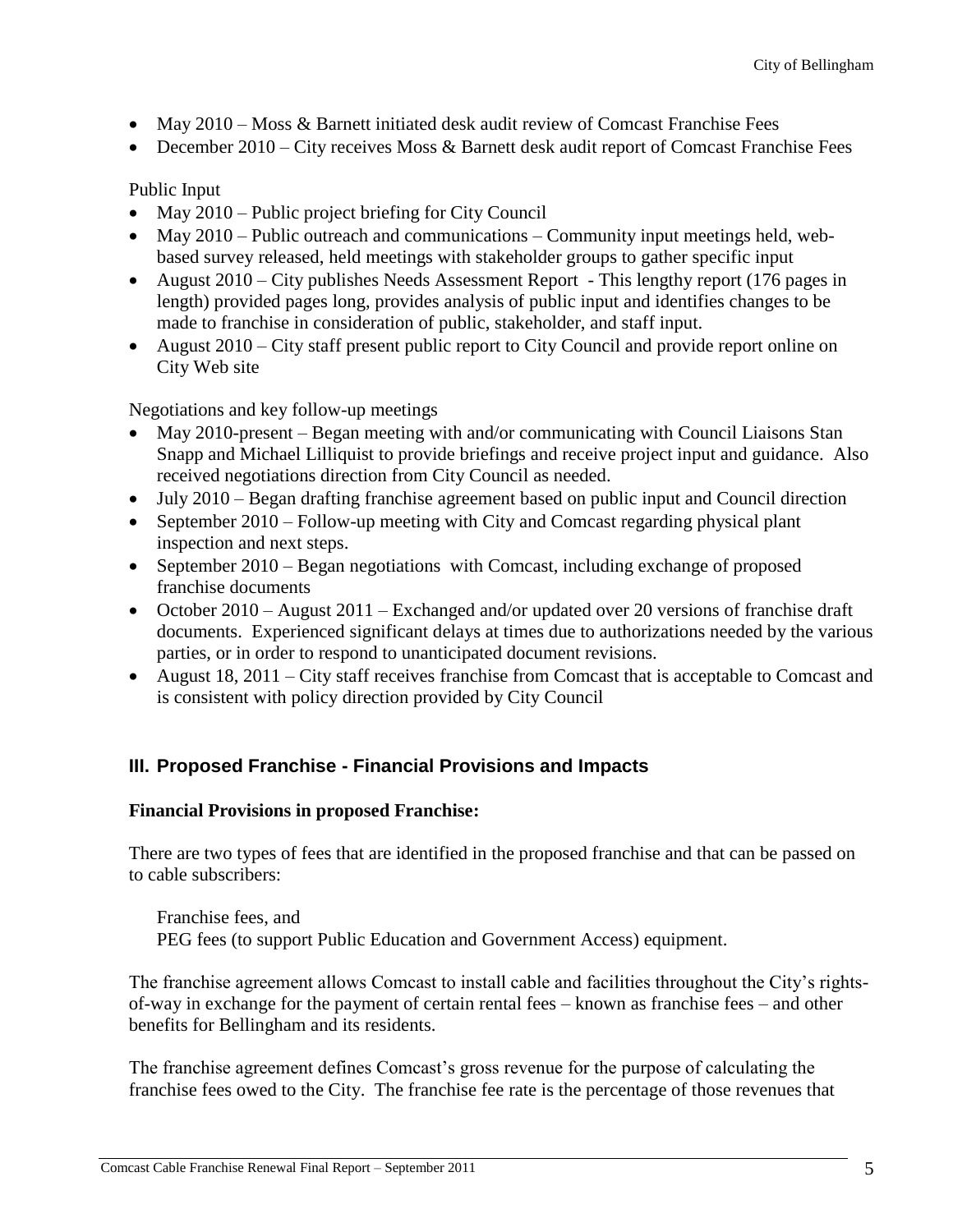Comcast pays to the City for use of its right-of-way. The current rate is 4.25%. Most other cities in Washington use a rate of 5%, and that is the rate in the proposed franchise agreement.

The Franchise fees collected are not restricted in how they are used. Currently franchise fees distributed to the City are deposited in two funds: a) the City's general government fund and b) in an operating budget for the City's government and education access channel, BTV10.

PEG fees must only be used for capital expenses (typically equipment) and may not be used for operational support (such as staff).

Continuation of a discount program was supported by the community, with 77% of Bellingham web survey respondents indicating that special discounts should continue to be made available to low income senior citizens or to low income people with disabilities.

The table below provides information about financial provisions of the current and proposed franchise agreements.

| <b>Provision</b>     | <b>Current Franchise</b>       | <b>Proposed new franchise</b>                                                                                                                                                                                                                                                            |
|----------------------|--------------------------------|------------------------------------------------------------------------------------------------------------------------------------------------------------------------------------------------------------------------------------------------------------------------------------------|
| <b>Franchise Fee</b> | 4.25%                          | 5%                                                                                                                                                                                                                                                                                       |
| $Rate -$             |                                |                                                                                                                                                                                                                                                                                          |
| Comcast's            | Distribution of revenues –     | Distribution of revenues: During term of the                                                                                                                                                                                                                                             |
| payment to the       | ensure 1.25% goes to BTV10     | Franchise, the City shall place no less than                                                                                                                                                                                                                                             |
| City for             | operations                     | 1.25% of Franchise fees received in a fund to                                                                                                                                                                                                                                            |
| installing cable     |                                | support BTV10 operations                                                                                                                                                                                                                                                                 |
| and facilities in    |                                |                                                                                                                                                                                                                                                                                          |
| rights-of-way        |                                |                                                                                                                                                                                                                                                                                          |
| <b>PEG</b>           | PEG Fees available as part of  | Upon the Effective Date of this Franchise,                                                                                                                                                                                                                                               |
| Fees/Capital         | a Capital grant – was          | Comcast shall collect on behalf of City a per                                                                                                                                                                                                                                            |
| Grants               | available in the current       | Subscriber fee of fifty cents (\$.50) per month                                                                                                                                                                                                                                          |
|                      | franchise but was not          | ("PEG Fee").                                                                                                                                                                                                                                                                             |
|                      | implemented and therefore      |                                                                                                                                                                                                                                                                                          |
|                      | not collected from subscribers | The City may, at any time over the term of this<br>Franchise, provide Comcast ninety (90) days<br>advance written notice and increase or decrease<br>the PEG Fee as determined in City's sole<br>discretion. In no event may any PEG Fee<br>exceed fifty cents (\$.50)/Subscriber/month. |
|                      |                                | Any PEG fees collected and shown on<br>Subscriber bills shall appear in a single line on<br>the bill.                                                                                                                                                                                    |
|                      |                                | Should the City need to construct fiber return<br>lines for carriage of new PEG channels, PEG<br>Fees collected can be used for construction<br>expenses. Comcast will collaborate with City                                                                                             |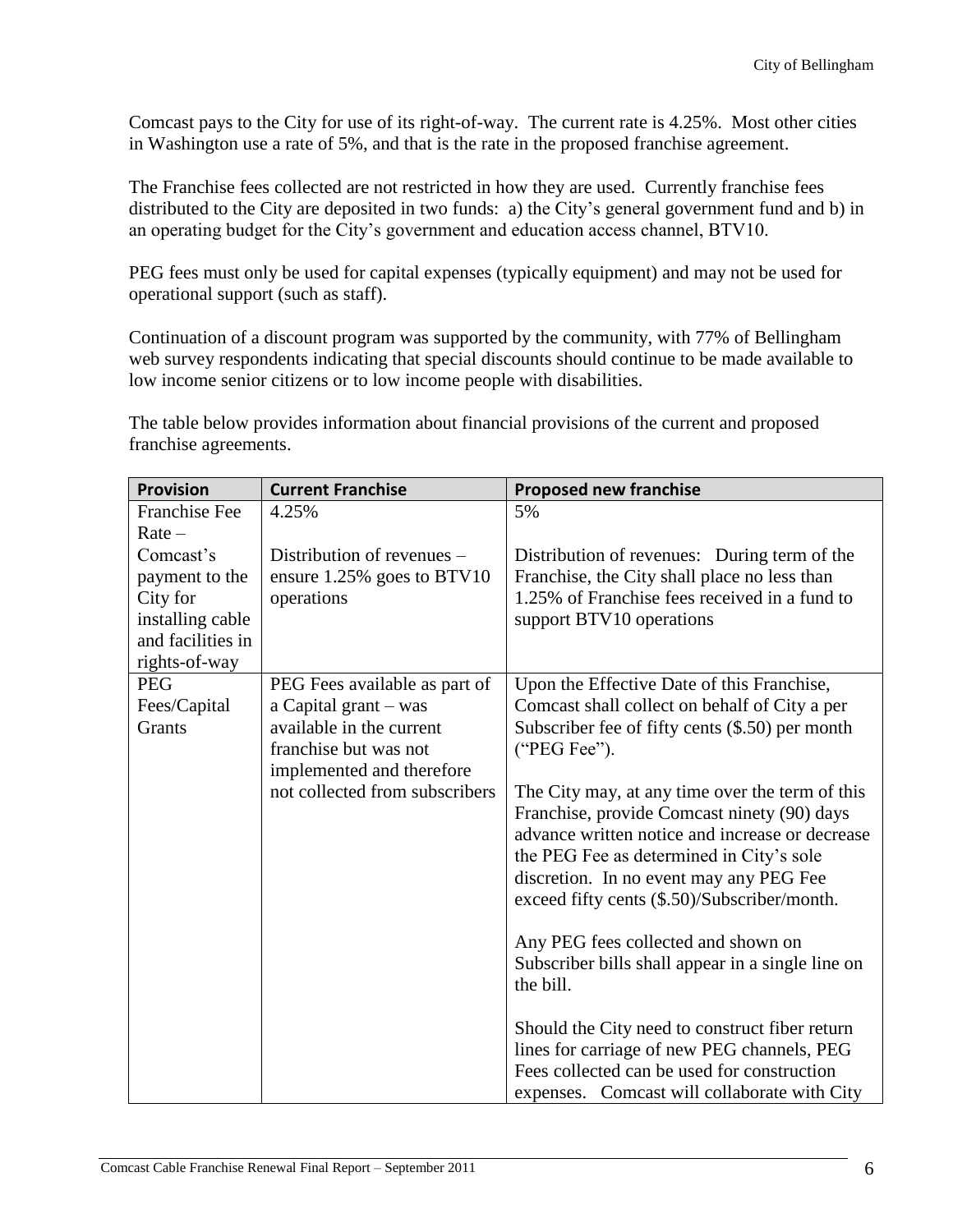| <b>Provision</b> | <b>Current Franchise</b>      | <b>Proposed new franchise</b>                   |
|------------------|-------------------------------|-------------------------------------------------|
|                  |                               | on cost-sharing.                                |
|                  |                               |                                                 |
|                  |                               | Use of PEG fees must be sent to Comcast         |
|                  |                               | annually so that Comcast will affirm PEG fee    |
|                  |                               | use appropriate with capital requirements.      |
| Discount         | Discount program with         | Discount program continues, to be administered  |
| Program for      | qualification process         | by Comcast.                                     |
| limited cable    | administered by City provides |                                                 |
| plan (most       | discount of 30% on the        | The program will continue throughout the term   |
| basic plan) for  | limited cable package for     | of the new franchise for qualified customers.   |
| qualifying       | some customers.               | Newly qualified customers must be age 65 and    |
| customers        |                               | older. The current City standard is age 62 and  |
|                  |                               | older. Current customers will be grandfathered  |
|                  |                               | in. Comcast will provide count of participating |
|                  |                               | customers to City upon City request.            |

# **Comparison of Franchise Fees throughout Washington State:**

Below is table of showing Cable Franchise fees and PEG fees for other Washington state jurisdictions.

| City              | <b>Cable</b> | <b>PEG Fees</b>                                                                                                                   |
|-------------------|--------------|-----------------------------------------------------------------------------------------------------------------------------------|
| Auburn            | 5%           | \$0.35/subscriber/month                                                                                                           |
| Bellevue          | 5%           | \$.25/subscriber/month                                                                                                            |
| Bellingham        | 4.25%        |                                                                                                                                   |
| Everett           | 5%           | \$1.00/subscriber/month                                                                                                           |
| Kent              | 5%           | No PEG fees, currently in negotiations                                                                                            |
| Kirkland          | 5%           | \$.25 per quarter on each subscriber                                                                                              |
| Olympia           | 5%           | \$0.30 per subscriber per month for access capital costs                                                                          |
| Redmond           | 5%           | \$1/month/subscriber PEG fee                                                                                                      |
| Renton            | 5%           | \$0.17 per subscriber/month                                                                                                       |
| Seattle           | 4.20%        | \$.12/subscriber/month PEG fees                                                                                                   |
|                   |              | Note that Seattle has a 10% utility tax for Cable, but Telecomm. utility<br>tax is 6%                                             |
| Spokane           | 5%           | \$0.50/subscriber/month capital contribution                                                                                      |
| Spokane<br>Valley | 5%           | \$0.35/subscriber/month pd quarterly as capital contribution                                                                      |
| Tacoma            | 5%           | 1% of gross revenue payable with monthly Franchise Fees, in special<br>revenue fund                                               |
| Yakima            | 5%           | Equipment & facilities grant of \$118,320 paid every 3 years over the<br>course of the 20 year franchise agreement signed in 1994 |

#### **Franchise Fees (2008 AWC Tax and User Fee Survey), updated in May 2010 by City of Bellingham staff**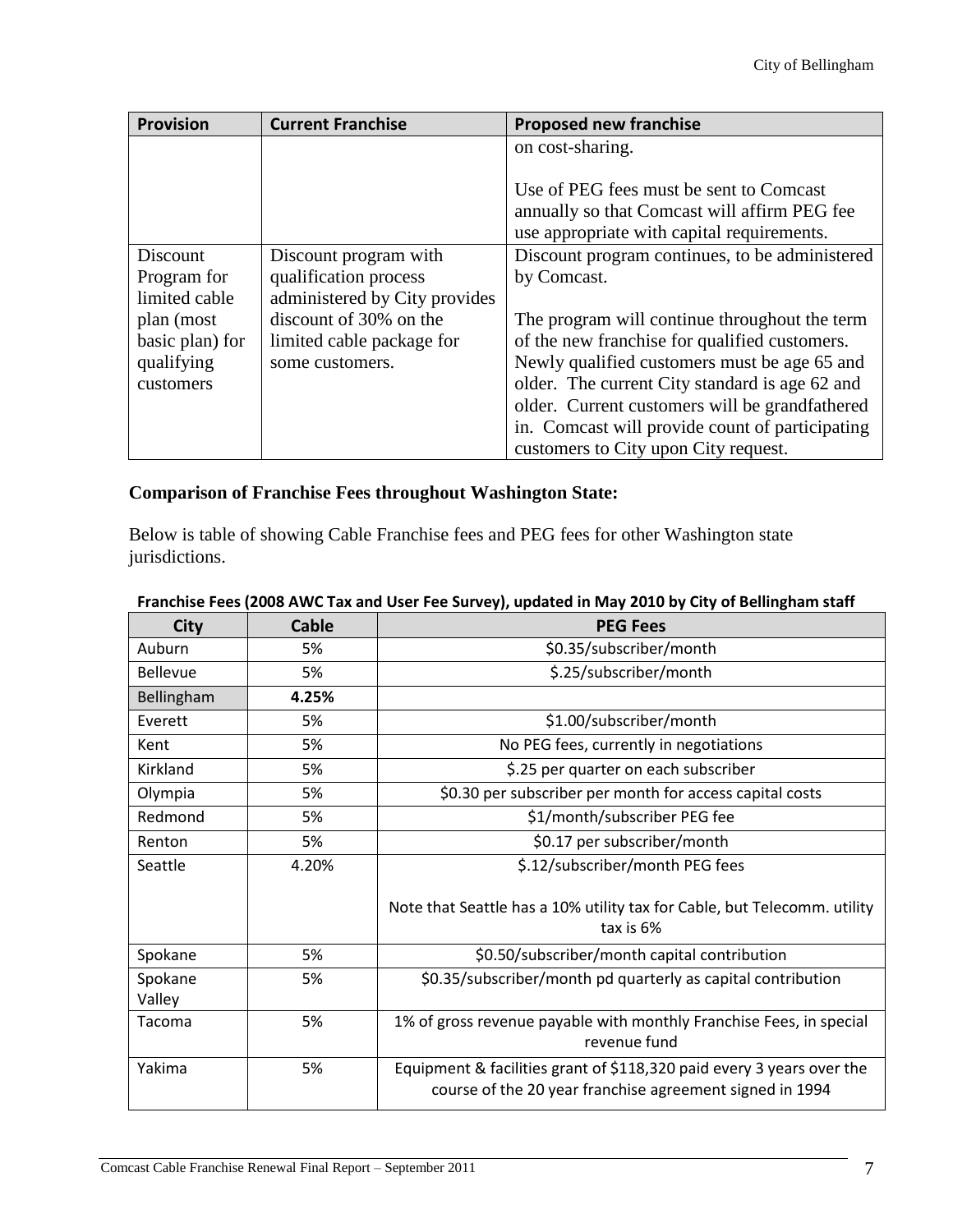## **Financial Impacts to Subscribers:**

The table below shows impact of fee changes to subscribers based on three typical cable subscription plans.

Franchise fees are assessed based on the total cable portion of the subscriber's bill, which could include the costs of the cable plan, plus extra programming packages, extra equipment, etc.

PEG fees would be assessed monthly for cable subscribers.

| Typical customer bills - impact of change - franchise fees            |                |                       |                         |                         |
|-----------------------------------------------------------------------|----------------|-----------------------|-------------------------|-------------------------|
|                                                                       |                |                       |                         | as of 8/23/11           |
|                                                                       |                |                       |                         |                         |
|                                                                       | <b>Current</b> |                       |                         |                         |
| <b>Cable Portion of Bill</b>                                          | <b>Monthly</b> | <b>Monthly</b>        |                         | <b>Estimated annual</b> |
| - based on                                                            | franchise      | franchise fee         | <b>Monthly increase</b> | increase per            |
| subscriber cable                                                      | fee Estimate   | <b>Estimate At</b>    | due to franchise        | subscriber due to       |
| plan                                                                  | At 4.25%       | 5.00%                 | fees                    | franchise fees          |
| \$19.75                                                               | \$0.94         | \$1.09                | \$0.15                  | \$1.78                  |
| \$63.99                                                               | \$3.04         | \$3.52                | \$0.48                  | \$5.76                  |
| \$81.99                                                               | \$3.89         | \$4.51                | \$0.61                  | \$7.38                  |
|                                                                       |                |                       |                         |                         |
| Typical customer bills - impact of change - franchise fees & PEG fees |                |                       |                         |                         |
|                                                                       | <b>Current</b> |                       |                         | <b>Estimated annual</b> |
| <b>Cable Portion of Bill</b>                                          | <b>Monthly</b> | <b>Franchise fees</b> |                         | increase per            |
| - based on                                                            | franchise      | at 5% plus            | <b>Monthly increase</b> | subscriber for          |
| subscriber cable                                                      | fee Estimate   | <b>PEG</b> fee at     | due to franchise        | franchise & PEG         |
| plan                                                                  | At 4.25%       | .50/month             | fees and PEG fees       | fees                    |
|                                                                       |                |                       |                         |                         |
| \$19.75                                                               | \$0.94         | \$1.59                | \$0.65                  | \$7.78                  |
| \$63.99                                                               | \$3.04         | \$4.02                | \$0.98                  | \$11.76                 |
| \$81.99                                                               | \$3.89         | \$5.01                | \$1.11                  | \$13.38                 |
|                                                                       |                |                       |                         |                         |
| Comcast cable - Current rates for some plans:                         |                |                       |                         |                         |
| \$19.75 - Limited cable                                               |                |                       |                         |                         |
| \$63.99 - Digital Starter                                             |                |                       |                         |                         |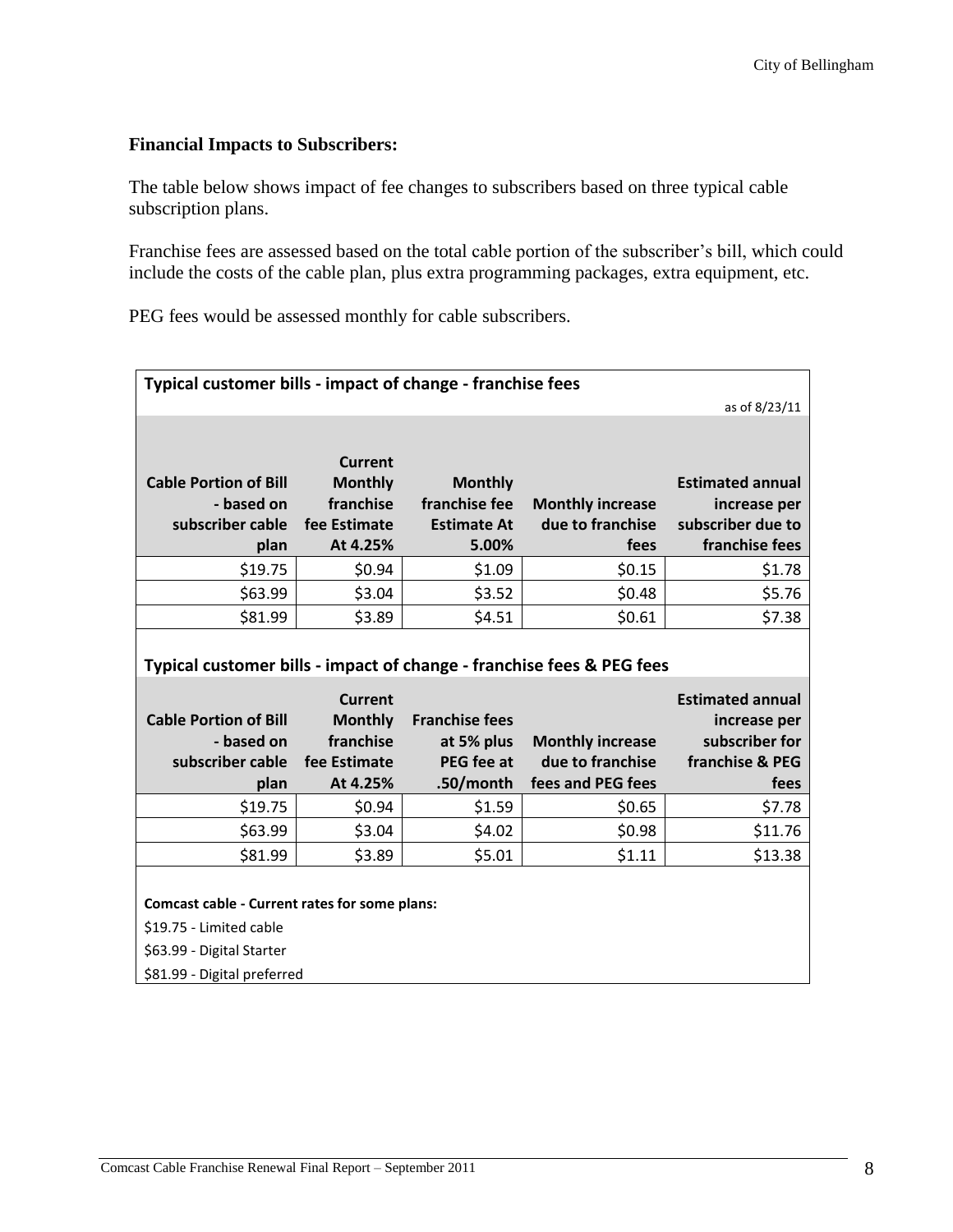## **Financial Impacts to City:**

The table below shows the estimated franchise fee revenues that would come in to the City should the proposed franchise be accepted.

| <b>Comcast Cable Franchise Revenue</b>                                         |                                                                                           |  |
|--------------------------------------------------------------------------------|-------------------------------------------------------------------------------------------|--|
| <b>Bellingham Comcast Franchise Revenue - Current</b>                          |                                                                                           |  |
| <b>Allocation</b>                                                              | <b>Annual revenue</b>                                                                     |  |
| 3.00 % - General Fund                                                          | About \$550,000 per year                                                                  |  |
| $1.25% - BTV10$                                                                | About \$230,000 per year                                                                  |  |
| 0.75% - Not currently collected, but to be collected upon<br>franchise renewal | About \$138,000 per year (\$46k<br>per .25%)                                              |  |
|                                                                                | Unless otherwise specified, this<br>revenue would be placed in the<br>City's General Fund |  |

PEG fees are proposed to be collected monthly per subscriber. The anticipated use of PEG fees would be to pay for equipment for use at new PEG access channels or for BTV10. Typical PEG television stations utilize extensive amounts of equipment.

The table below shows the estimated revenue that would come into the City for use in purchase of PEG equipment should the proposed franchise be accepted.

| <b>PEG Fees and Estimated Revenue</b> |                                               |                                              |  |
|---------------------------------------|-----------------------------------------------|----------------------------------------------|--|
|                                       |                                               |                                              |  |
| Monthly fee per subscriber            | <b>Estimated PEG fee</b><br>revenue per month | <b>Estimated PEG fee revenue</b><br>per year |  |
| \$.50/subscriber/month                | \$13,250.00                                   | \$159,000.00                                 |  |
| Based on 26,500 subscribers           |                                               |                                              |  |

# <span id="page-8-0"></span>**IV. Proposed Franchise - Public, Education, and Government Access Television Provisions**

PEG stands for "Public, Education, and Government" and refers to the type of local programming that can be offered on local noncommercial channels. The franchising authority (the City of Bellingham) has the authority to designated the type of access channel.

Cable subscribers in Bellingham currently are able to view programming on one PEG channel, BTV10, which is designated as a Government and Education Access station. The ability to provide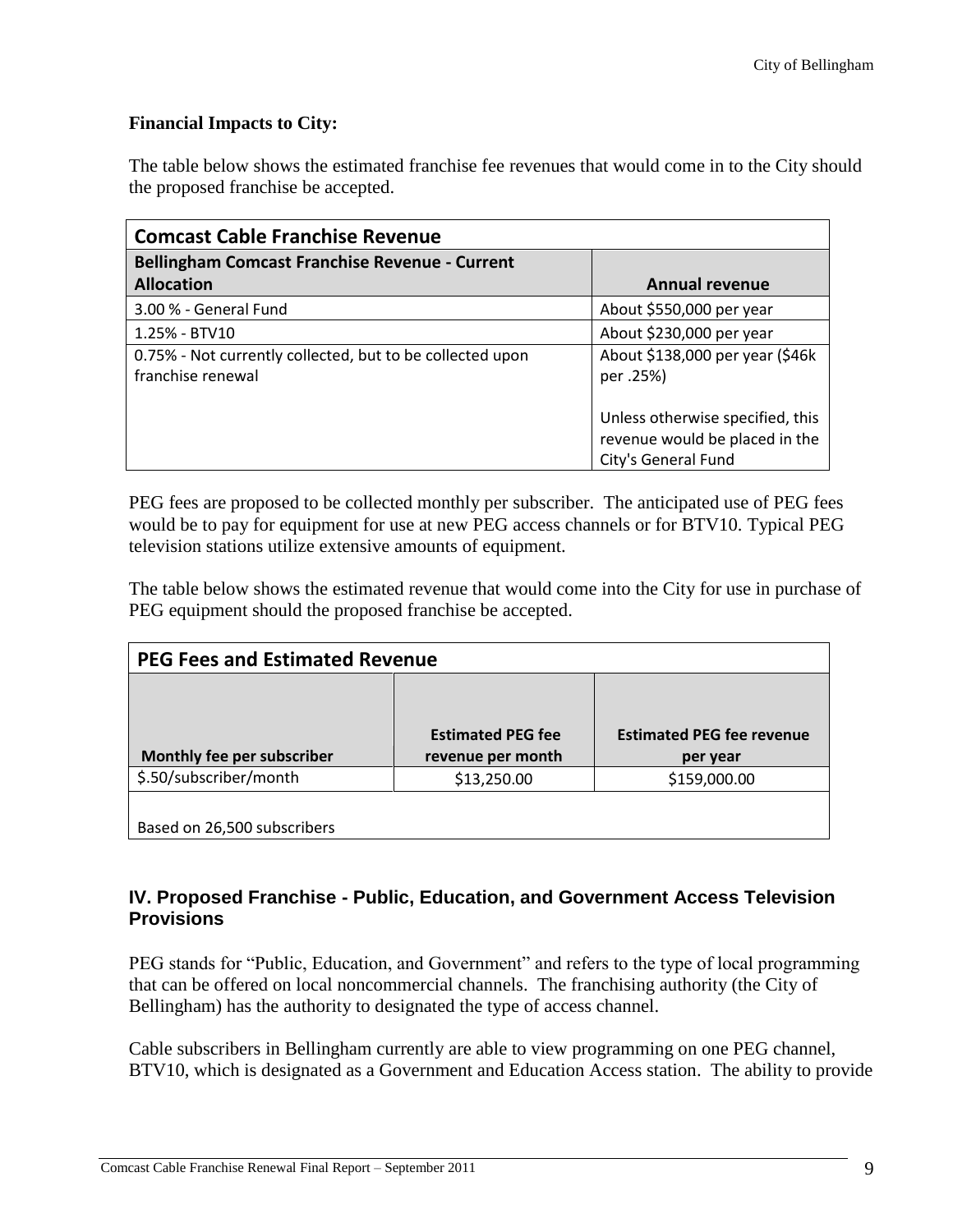additional PEG channels and to pay for equipment for those channels to utilize is a key element of a cable television franchise agreement.

Many Bellingham respondents to the web-based survey indicated they wished to see local community programming and educational opportunities represented in their cable television service. The following were responses to questions asking respondents to rate the importance of having some types of programming provided as part of the cable service:

- 60% rated community news, events, and announcements as a "high" interest (with 81% selecting community programming as a "high" or "medium" interest)
- 42% rated government meetings as a "high" interest
- 41% rated educational programs as a "high" interest
- 26% rated information about local non-profit organizations of "high" interest
- 21% rated school sporting events as a "high" interest

The City also received letters of interest and/or proposals to expand PEG programming from the following organizations, each presenting different suggestions to expand PEG channel offerings in the community:

- Whatcom Community Television and Communications
- University of Washington/Western Washington University
- Bellingham School District
- Coalition for Community Media

The table below provides a comparison between current franchise and proposed franchise about public, education, and government (PEG) access television provisions.

| <b>Provision</b> | <b>Current Franchise</b>            | <b>Proposed new franchise</b>                  |
|------------------|-------------------------------------|------------------------------------------------|
| Number of        | One additional channel (in          | Two (2) additional PEG channels allowed for    |
| <b>PEG</b>       | addition to BTV10) is allowed       | total of three $(3)$                           |
| Channels         | without meeting any special         | $1 - BTV10$                                    |
|                  | requirements, however that $2^{nd}$ | 2 – Additional PEG channels of any type        |
|                  | channel was not requested.          |                                                |
|                  | Additional channels are             | PEG channels not obligated to be joint between |
|                  | available based on the amount       | City and County                                |
|                  | of original programming             |                                                |
|                  | provided on the existing PEG        |                                                |
|                  | channels.                           |                                                |
|                  |                                     |                                                |
|                  | All PEG programming is              |                                                |
|                  | intended to be joint between        |                                                |
|                  | City and County.                    |                                                |
| PEG channel      | Not addressed other than            | BTV will remain on channel 10 until a move is  |
| locations in     | channel 10                          | mandated or is allowed by the City.            |
| lineup           |                                     |                                                |
|                  |                                     | Should any future PEG channels go into         |
|                  |                                     | operation, those channels shall be located     |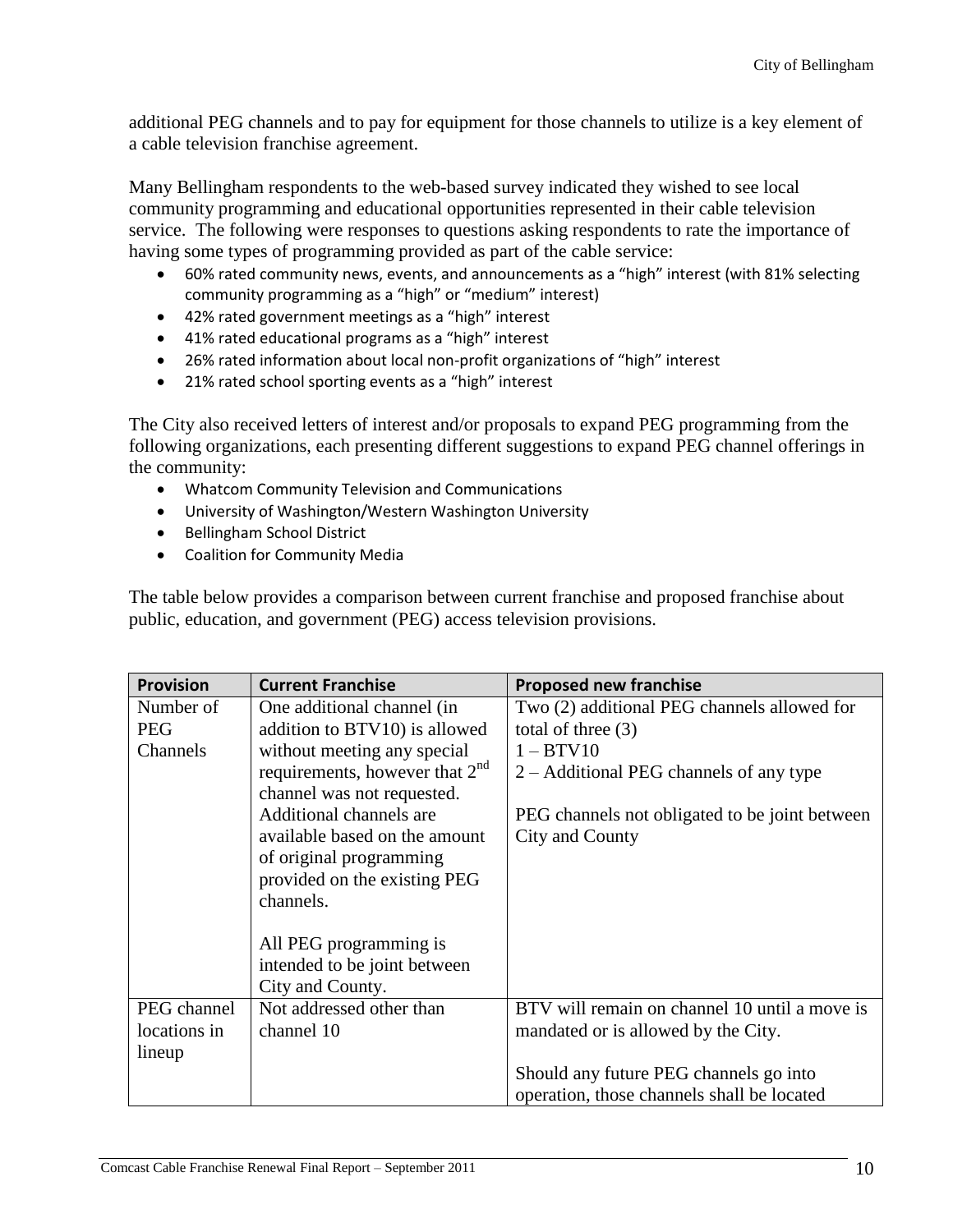| <b>Provision</b>                           | <b>Current Franchise</b>              | <b>Proposed new franchise</b>                                                                                                                                                                                                                                                                                                        |
|--------------------------------------------|---------------------------------------|--------------------------------------------------------------------------------------------------------------------------------------------------------------------------------------------------------------------------------------------------------------------------------------------------------------------------------------|
|                                            |                                       | consistent with regional channel lineups in<br>existence at time of renewal<br>If PEG any channel is relocated, Comcast to<br>provide \$9,000 worth of in-kind advertising to                                                                                                                                                        |
|                                            |                                       | notify customers of the change.                                                                                                                                                                                                                                                                                                      |
| <b>Transition</b> to<br>High<br>Definition | Not addressed in current<br>franchise | BTV10 may go to HD once Comcast ceases to<br>offer basic service in analog format, and<br>following 90 days notice by City to Comcast –<br>Note that BTV10 is only channel with this<br>option                                                                                                                                       |
| Technical<br>support for<br>PEG signals    | Not addressed in current<br>franchise | Comcast will provide technical assistance<br>within in 24 hours following a call from the<br>City identifying a technical problem with PEG<br>channel signals. Comcast will provide<br>technical assistance or diagnostic services and<br>will promptly correct the problem should it be<br>within Comcast's area of responsibility. |

# <span id="page-10-0"></span>**V. Proposed Franchise – Customer Service and Other Key Franchise Provisions**

The following table describes other provisions of the franchise that might be of interest to policy makers, key stakeholders, and the public.

| <b>Key Provisions of</b><br><b>Interest</b> |                                                                                                                                                                                      |
|---------------------------------------------|--------------------------------------------------------------------------------------------------------------------------------------------------------------------------------------|
| Annexation requirements                     | The proposed franchise was updated to increase clarity of<br>responsibilities in the event the City limits expand due to<br>annexation.                                              |
|                                             | The City must notify Comcast of an annexation within 10 days<br>of annexation approval.                                                                                              |
|                                             | Comcast must provide notice to City within 120 days of<br>annexation indicating that subscriber addresses have been<br>reviewed and updated to reflect City as franchising authority |
| Ascertainment and surveys                   | Improving customer service was an interest of the public as<br>described in the Community Needs report.                                                                              |
|                                             | In the current franchise, Comcast was required to conduct an<br>annual customer survey but the City was not able to add specific                                                     |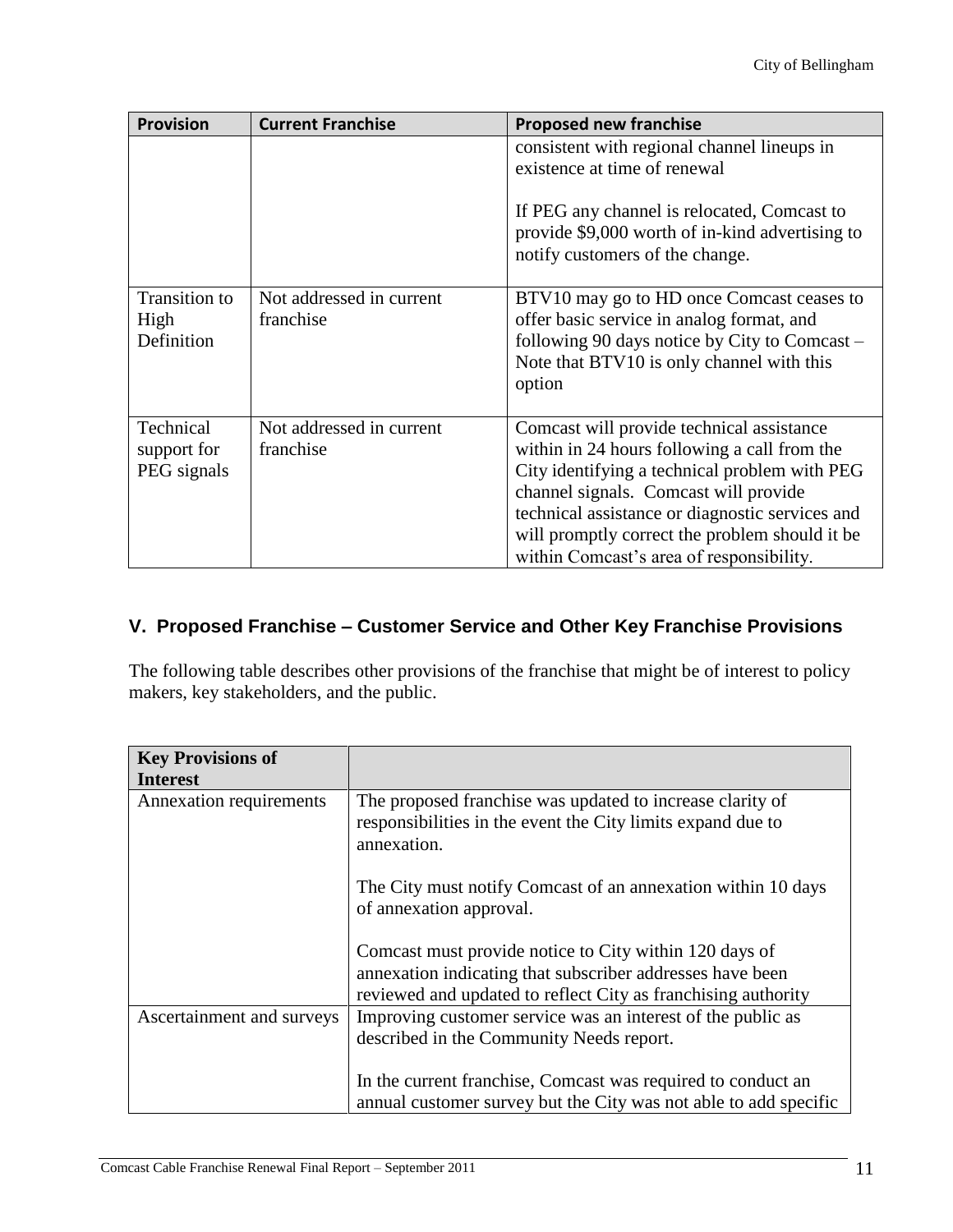|                                                    | questions to it.                                                                                                                |
|----------------------------------------------------|---------------------------------------------------------------------------------------------------------------------------------|
|                                                    | In the proposed franchise Comcast must ascertain community                                                                      |
|                                                    | views (via a survey) every 3 years.                                                                                             |
|                                                    | At least 60 days prior to issuing the survey, Comcast/City shall                                                                |
|                                                    | meet to discuss survey, and the City shall have the right to add                                                                |
|                                                    | up to 10 questions to the survey or refine questions.                                                                           |
| Cable system and                                   | The current franchise provides some cable services at no costs to                                                               |
| complimentary services to<br>schools and municipal | public educational buildings and facilities and government<br>buildings and facilities that are passed by the cable system.     |
| buildings                                          | The new agreement preserves this service, which is now offered                                                                  |
|                                                    | to accredited public and private schools (but excludes home                                                                     |
|                                                    | schools), in Bellingham. The new agreement also provides                                                                        |
|                                                    | services to municipal buildings and institutional facilities.                                                                   |
|                                                    |                                                                                                                                 |
|                                                    | There has been some confusion in the past regarding installing<br>new services or relocating services in schools. The proposed  |
|                                                    | agreement agreement clarifies responsibilities of Comcast and                                                                   |
|                                                    | the school or City in installing or relocating services.                                                                        |
| <b>Customer Service and</b>                        | Comcast will continue to be required to maintain a local                                                                        |
| support                                            | customer service and bill payment location.                                                                                     |
|                                                    |                                                                                                                                 |
|                                                    | As was stated earlier in this report, the City was not able to<br>negotiate additional customer service requirements related to |
|                                                    | Comcast's telephone system or in the presentation of customer                                                                   |
|                                                    | bills, in spite of repeated attempts negotiate for improvements in                                                              |
|                                                    | these areas.                                                                                                                    |
|                                                    | Customer service standards provide information to subscribers                                                                   |
|                                                    | about many practical elements of their service experience, such                                                                 |
|                                                    | as how product information is distributed, notification                                                                         |
|                                                    | requirements for rate changes, refund policies, etc.                                                                            |
|                                                    |                                                                                                                                 |
|                                                    | Customer service standards were reorganized for easier<br>interpretation, and key FCC customer service rules and                |
|                                                    | regulations are included in the franchise for ease of reference.                                                                |
| <b>Enforcement Procedures</b>                      | Enforcement procedures identify steps to be taken if there are                                                                  |
|                                                    | concerns about compliance with the terms of the franchise.                                                                      |
|                                                    | The enforcement procedures were completely updated and                                                                          |
|                                                    | rewritten, including use of the City's Hearing Examiner to make                                                                 |
|                                                    | determinations about compliance.                                                                                                |
|                                                    | Following notice and response period related to franchise                                                                       |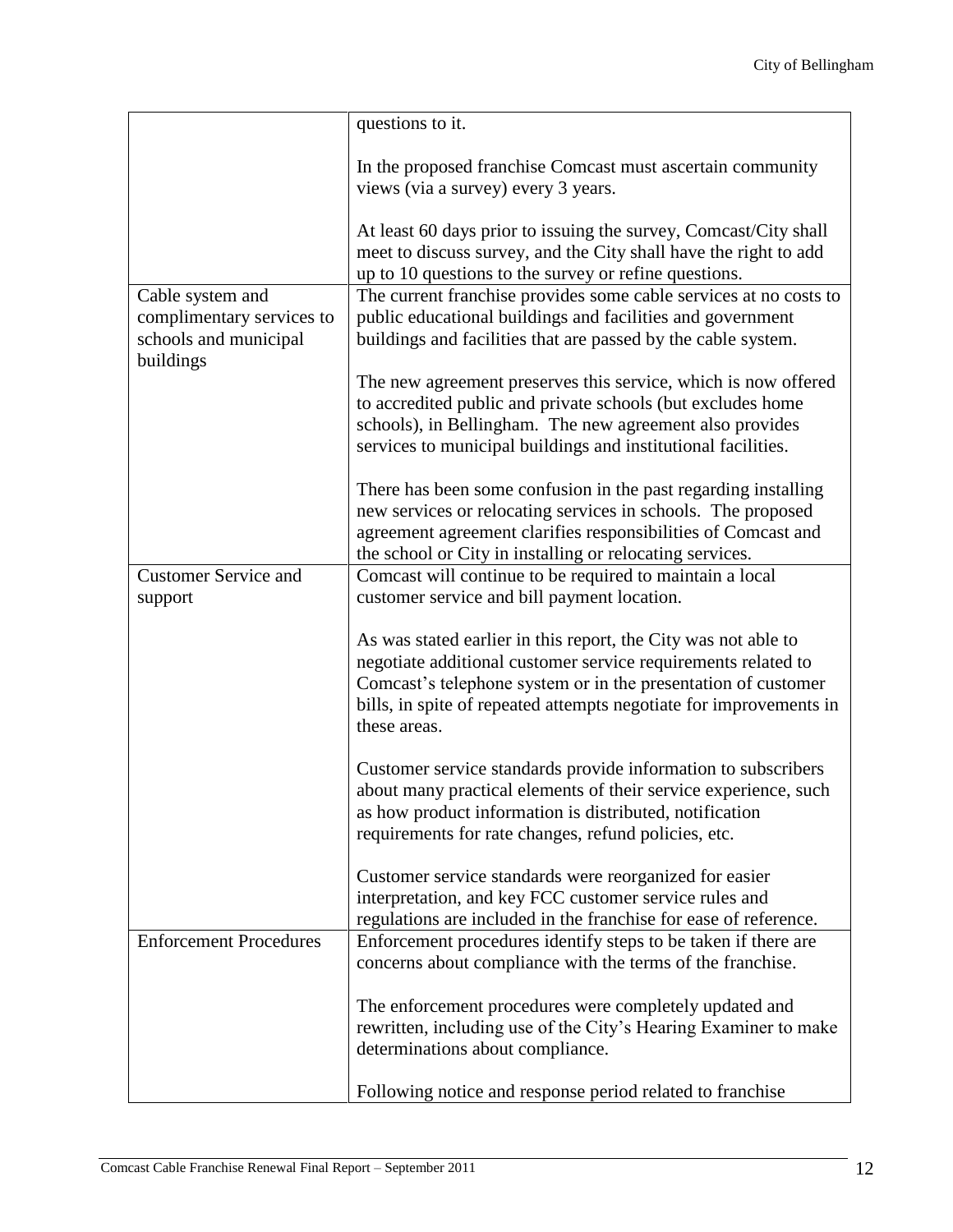|                                           | compliance concern, Comcast has 30 days to cure. In event<br>Comcast fails to respond or if alleged default is not remedied,<br>the matter is referred to City's Hearing Examiner. Hearing<br>Examiner determines compliance/noncompliance. |
|-------------------------------------------|---------------------------------------------------------------------------------------------------------------------------------------------------------------------------------------------------------------------------------------------|
| Line extensions and<br>service uniformity | Comcast is provided to provide equal and uniform cable service<br>throughout the City of Bellingham.                                                                                                                                        |
|                                           | Line extension policy describes requirements related to adding<br>cable services. Interpretation of these policies has been a<br>challenge for some customers and for schools in the past.                                                  |
|                                           | The service and installation requirements were reviewed and<br>updated to be consistent both with FCC requirements and to<br>provide increased clarity based on infrastructure and/or density<br>in the area or site needing service.       |
|                                           | City staff reviewed proposed line extension language in<br>conjunction with review of City maps and Comcast, to affirm<br>that the language was appropriate in event of City annexations.                                                   |

# <span id="page-12-0"></span>**VI. Future City Council Actions**

## **Municipal Code:**

In conjunction with this project several sections of the Municipal Code were reviewed.

Some code revisions will recommended by Legal staff following Council approval of the cable franchise to provide consistency between Municipal Code and the franchise. Two specific revisions are as follows:

- Line Extensions Requirements associated with extending cable services. Municipal Code section 6.17.210 will be updated to be consistent with the language in this franchise. Franchise language is consistent with FCC rules.
- Hearings Examiner Powers and Jurisdiction Municipal Code section 2.56.050 will be updated to reflect Hearings Examiner role in the event of an unresolved franchise violation

## **Other future policy actions the Council could make:**

The Council may choose to provide policy direction related to the use of franchise or PEG fee revenue.

The Council could grant control and use of additional PEG channels to other entities. This effort would likely follow some discussion of the process for doing so, and inclusion of such effort into staff work plans.